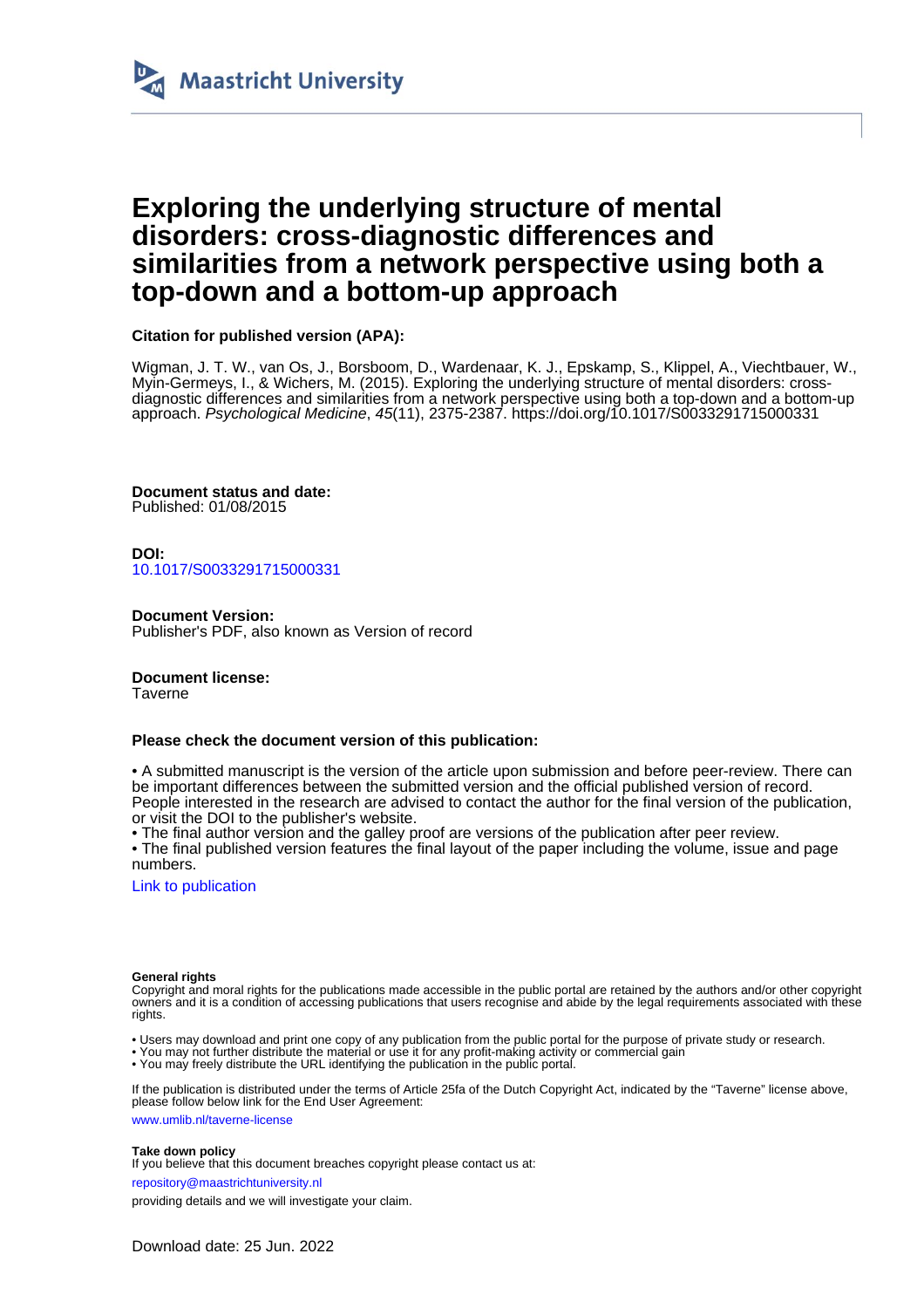# Exploring the underlying structure of mental disorders: cross-diagnostic differences and similarities from a network perspective using both a top-down and a bottom-up approach

## J. T. W. Wigman<sup>1,2</sup>\*, J. van Os<sup>2,3</sup>, D. Borsboom<sup>4</sup>, K. J. Wardenaar<sup>1</sup>, S. Epskamp<sup>4</sup>, A. Klippel<sup>2</sup>,  $\rm MERGE^2$ t, W. Viechtbauer $^2$ , I. Myin-Germeys $^2$  and M. Wichers $^{1,2}$

<sup>1</sup> Department of Psychiatry, University of Groningen, University Medical Center Groningen, Groningen, The Netherlands

 $2$  Department of Psychiatry and Psychology, School of Mental Health and Neuroscience, Maastricht University Medical Center, Maastricht, The Netherlands

<sup>3</sup>Department of Psychosis Studies, King's College London, King's Health Partners, Institute of Psychiatry, De Crespigny Park, London, UK <sup>4</sup> Department of Psychology, University of Amsterdam, Amsterdam, The Netherlands

Background. It has been suggested that the structure of psychopathology is best described as a complex network of components that interact in dynamic ways. The goal of the present paper was to examine the concept of psychopathology from a network perspective, combining complementary top-down and bottom-up approaches using momentary assessment techniques.

Method. A pooled Experience Sampling Method (ESM) dataset of three groups (individuals with a diagnosis of depression, psychotic disorder or no diagnosis) was used (pooled  $N = 599$ ). The top-down approach explored the network structure of mental states across different diagnostic categories. For this purpose, networks of five momentary mental states ('cheerful', 'content', 'down', 'insecure' and 'suspicious') were compared between the three groups. The complementary bottom-up approach used principal component analysis to explore whether empirically derived network structures yield meaningful higher order clusters.

Results. Individuals with a clinical diagnosis had more strongly connected moment-to-moment network structures, especially the depressed group. This group also showed more interconnections specifically between positive and negative mental states than the psychotic group. In the bottom-up approach, all possible connections between mental states were clustered into seven main components that together captured the main characteristics of the network dynamics.

Conclusions. Our combination of (i) comparing network structure of mental states across three diagnostically different groups and (ii) searching for trans-diagnostic network components across all pooled individuals showed that these two approaches yield different, complementary perspectives in the field of psychopathology. The network paradigm therefore may be useful to map transdiagnostic processes.

Received 22 April 2014; Revised 3 February 2015; Accepted 3 February 2015; First published online 25 March 2015

Key words: Depression, ESM, network approach, psychiatry, psychopathology, psychosis.

## Introduction

Psychopathology is operationalized in diagnostic classification systems of mental disorders that serve clinical practice. However, it is increasingly accepted that the disorders in these systems should be seen as pragmatic, man-made constructs (Kendler et al. [2011](#page-12-0); Frances & Widiger, [2012](#page-12-0)) that are fixed within time and within phenomenological boundaries. These constructs are meant to guide clinical decision making

rather than represent true concepts underlying symptomatology. Psychopathology does not manifest itself in 'natural types', separated from a mentally healthy state or into different diagnostic entities by natural boundaries (Kendell & Jablensky, [2003\)](#page-12-0). Rather, psychopathology may be conceptualized as varying dimensionally, extending from mild behavioral expression of liability in the general population to fullblown clinical disorder (Kendler & Gardner, [1998](#page-12-0); Carter et al. [2001](#page-12-0); Krueger & Piasecki, [2002;](#page-13-0) Angst et al. [2003;](#page-12-0) Kendell & Jablensky, [2003;](#page-12-0) Widiger, [2005](#page-13-0); Van Os et al. [2009](#page-13-0); Haslam et al. [2011\)](#page-12-0). High levels of co-morbidity and high within-diagnosis clinical heterogeneity (Kupfer et al. [2002](#page-13-0); Widiger, [2005](#page-13-0); Widiger & Samuel, [2005](#page-13-0); Hyman, [2010](#page-12-0); Kendler et al. [2011](#page-12-0)) pose

<sup>\*</sup> Address for correspondence: Dr J. T. W. Wigman, Maastricht University, Maastricht, The Netherlands.

<sup>(</sup>Email: j.t.w.wigman@umcg.nl)

<sup>†</sup> Members of MERGE are given in the Appendix.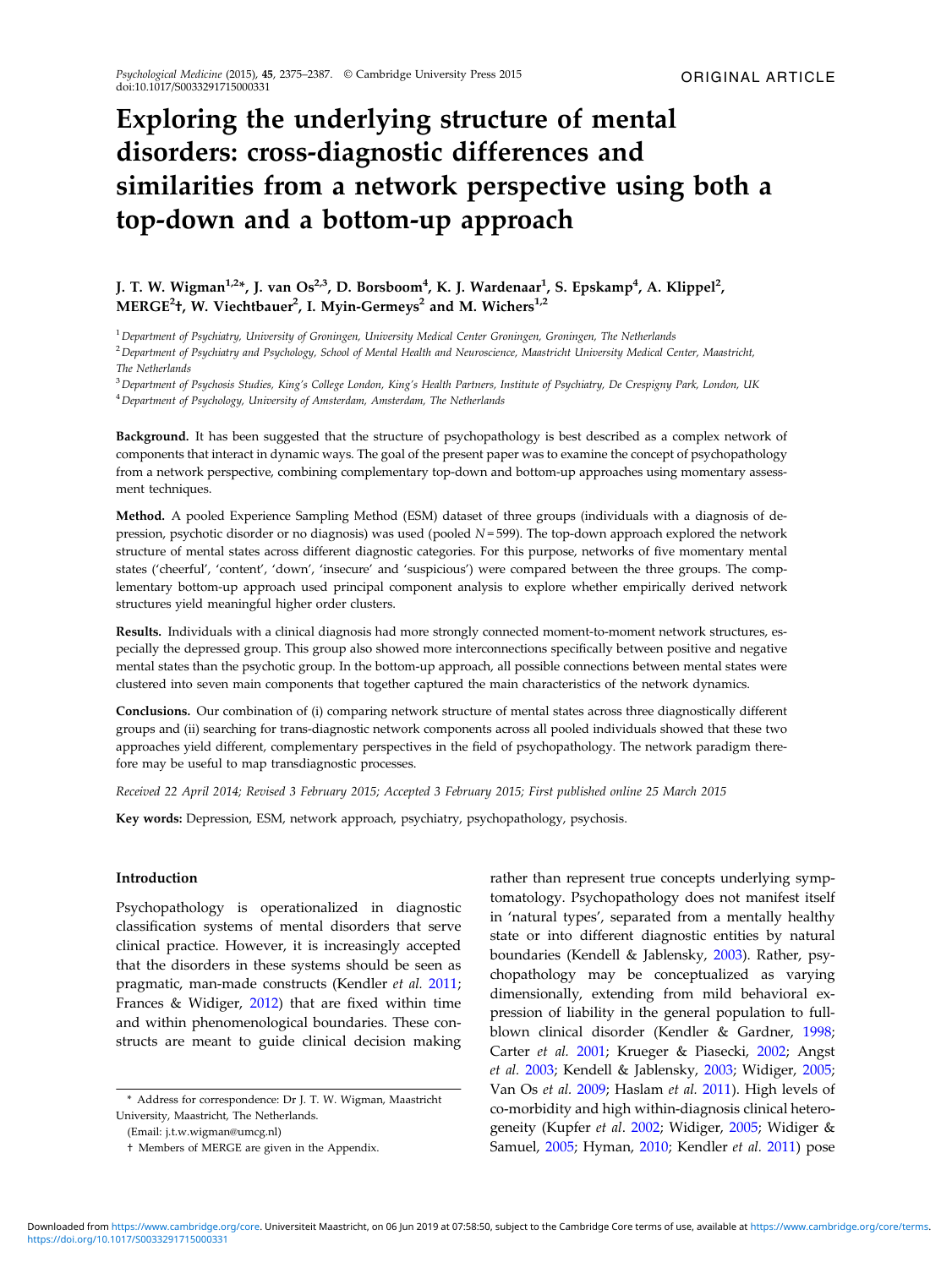an additional challenge to categorical classification systems.

In addition to dichotomizing an essentially dimensional construct, current diagnostic systems also are based on a 'snapshot' approach in describing psychopathology (Bystritsky et al. [2012](#page-12-0)), meaning that they are based on current, cross-sectional assessments. Psychopathological symptoms, however, are not static, but wax and wane over time, and symptoms may 'emerge or morph' into other symptoms over time within one individual (Bystritsky et al. [2012\)](#page-12-0). Thus, current diagnostic labels do not do justice to the complexity of mental illness. These diagnoses, however, still play a dominant role in psychiatric research and, as such, may hamper scientific progress in psychiatry.

To better understand psychopathology, a shift from a diagnosis-specific focus to a more trans-diagnostic focus, spanning multiple clinical syndromes, may be productive. A large body of research corroborates this notion by showing that factors of risk and resilience for psychopathology do not influence separate disorders, but commonly impact across diagnostic borders (Buckholtz & Meyer-Lindenberg, [2012\)](#page-12-0). To date, no biological markers have been identified that are uniquely associated with a specific disorder (Kupfer et al. [2002](#page-13-0); Widiger & Samuel, [2005\)](#page-13-0). Instead, genetic effects appear to be small and polygenic (Buckholtz & Meyer-Lindenberg, [2012\)](#page-12-0), and do not adhere to traditional diagnostic boundaries (Kendell & Jablensky, [2003\)](#page-12-0). Likewise, endophenotypes such as cognitive alterations also occur in multiple disorders rather than showing disorder-specific associations (Weiser et al. [2005;](#page-13-0) Hill et al. [2009](#page-12-0); Buckholtz & Meyer-Lindenberg, [2012\)](#page-12-0). Additionally, many demographic and environmental risk factors for psychopathology such as rumination or the experience of stress increase risk for all diagnoses (Kessler et al. [1985](#page-12-0); Breetvelt et al. [2010;](#page-12-0) Kessler et al. [2010](#page-12-0)). To better understand the structure and development of psychopathology, it is important to explore methods revealing underlying patterns of behavior and experience, yielding quantitative rather than qualitative differences within and between individuals with different clinical syndromes.

The model that underlies the current diagnostic system is one in which psychopathological symptoms are seen as flowing from (i.e. caused by) underlying constructs. For example, depressive symptoms such as sleep problems, concentration problems and anhedonia are thought to be all caused by one underlying construct, i.e. depression (Borsboom & Cramer, [2013\)](#page-12-0). However, this model may not be the best model to capture the nature of psychopathology. One important drawback of this model is that it does not assume associations between the individual symptoms, whereas this does seem plausible (e.g. sleep problems leading directly to concentration problems

(Borsboom et al. [2011](#page-12-0)). It has been suggested that the structure of psychopathology may be better described as a complex network of components that interact in dynamic and nonlinear ways both at biological (Buckholtz & Meyer-Lindenberg, [2012\)](#page-12-0) and psychological (Kendler et al. [2011](#page-12-0)) levels. A network representation of psychopathology at the symptom level proposes that mental states (referring to psychopathological symptoms, or to psychological strengths, such as positive affect or resilience) act as nodes in a network which, when activated, may trigger other mental states (Kendler et al. [2011](#page-12-0); Borsboom & Cramer, [2013](#page-12-0)). The associations are not necessarily linear, but can be reciprocal and/or (self-)enhancing, creating feedback loops in which, for example, worrying may cause someone to feel more anxious, which in turn, may cause this person to feel more down, which may temper feelings of cheerfulness. This approach to psychopathology may be useful to capture all relevant symptoms, irrespective of diagnosis, circumventing issues with diagnostic boundaries and co-morbidity. The strength of the causal connections between various mental states may differ between individuals. When several nodes keep reinforcing each other over time, vicious cycles can arise, from which it may be difficult to escape (Borsboom & Cramer, [2013](#page-12-0); Wichers, [2014](#page-13-0)). Increased connectivity between mental states may be the force driving onset of mental disorder (Kendler et al. [2011](#page-12-0)). Due to feedback loops and increased network connectivity, an individual may enter a downward spiral and over time develop a cluster of clinically relevant symptoms.

These ideas need empirical exploration, zooming in on the details of mental experience. This can be done by the use of momentary assessment techniques. The strength of a momentary approach is that it allows examination of the moment-to-moment experience (and fluctuation) of current mental states and their interconnections (Wichers, [2014\)](#page-13-0). The goal of the present paper was to examine the concept of psychopathology from a network perspective, combining two approaches. First, we took a top-down approach by comparing the network structure of mental states across different diagnostic categories. For this purpose, networks of momentary mental states were compared between individuals with a diagnosis of depression, a diagnosis of psychotic disorder or no diagnosis. Based on previous work, we hypothesized that the networks of individuals with a diagnosis would have more and/or stronger connectivity between mental states over time within and between mental states compared to those of healthy individuals (Wigman et al. [2013](#page-13-0)b). We also expected differences between networks of individuals with different diagnoses, each group showing more activation in the nodes that cover the symptom domains of their respective diagnostic categories (e.g. a more prominent role for feeling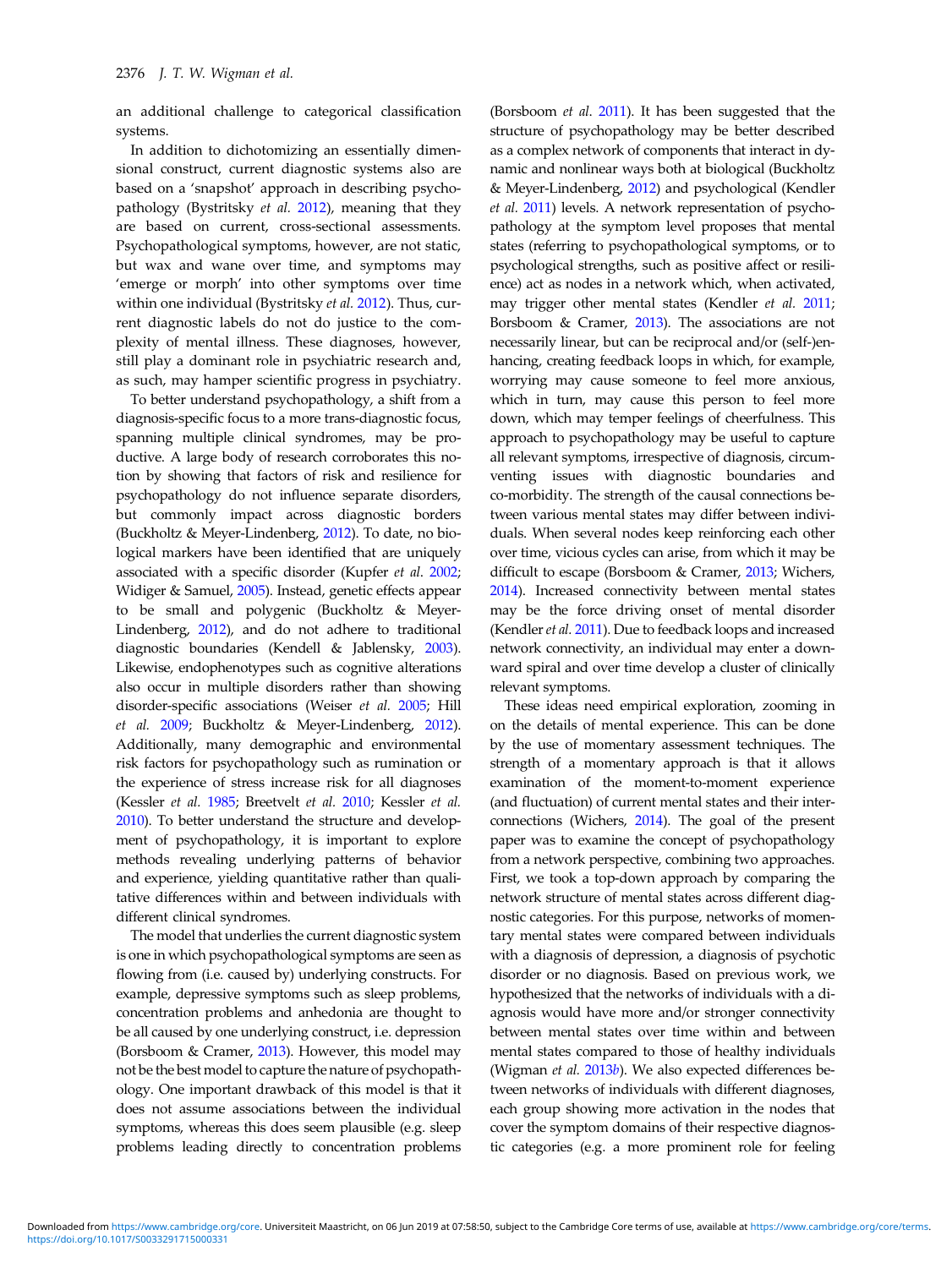| General status     | Study              | N   | Original status                              | Reference                                       |  |
|--------------------|--------------------|-----|----------------------------------------------|-------------------------------------------------|--|
| Healthy comparison | <b>DEUTSCH</b>     | 26  | Controls                                     | Van der Steen et al. (in preparation)           |  |
| subjects           | <b>MAPS</b>        | 49  |                                              | Myin-Germeys et al. (2001)                      |  |
|                    | <b>GROUP</b>       | 83  |                                              | Collip et al. (2011), Lataster et al.<br>(2013) |  |
|                    | <b>STRIP</b>       | 49  |                                              | Collip et al. (in preparation)                  |  |
| Depression         | Mind<br>Maastricht | 129 | Depression in past, current mild<br>symptoms | Geschwind et al. (2011)                         |  |
| Psychosis          | Abilify            | 19  | Psychosis                                    | Lataster et al. $(2011)$                        |  |
|                    | <b>MACS</b>        | 18  |                                              | Bak et al. (2009)<br>Myin-Germeys et al. (2001) |  |
|                    | <b>MAPS</b>        | 43  |                                              | Collip et al. (2011), Lataster et al.<br>(2013) |  |
|                    | <b>GROUP</b>       | 66  |                                              | Collip et al. (in preparation)                  |  |
|                    | <b>STRIP</b>       | 42  |                                              | Thewissen et al. (2008)                         |  |
|                    | ZAPP               | 75  |                                              |                                                 |  |

Table 1. Overview of the pooled ESM studies, participant status and references to original study descriptions

down in patients with depression). However, we also expected partial overlap in network activation patterns between the different diagnoses, given known high levels of co-morbidity (Kessler et al. [2005](#page-12-0); Kessler & Wang, [2008\)](#page-13-0). Second, to take a different, complementary look at mental state dynamics, we used a bottom-up, data-driven approach to explore whether meaningful, empirically derived clusters of network components could be identified to effectively describe the variability in network structure across individuals of all groups taken together. We expected that similar mental state dynamics (e.g. associations between feelings of insecurity and feeling down) would cluster together. Last, to bring these two complementary approaches together, we compared the scores of these clusters across the three original diagnostic groups.

## Method

#### Samples

Data came from eight studies (Table 1) that used the Experience Sampling Method (ESM) protocol as described below, and were pooled for the current analyses. Individuals participating in these studies represented different diagnostic groups and were classified as follows (i) healthy subjects, (ii) individuals with a past diagnosis of depression and current mild depression and (iii) individuals with a psychotic disorder. More detailed information on the separate samples can be found in online Supplementary Table S1.

## ESM

ESM is a structured diary technique that addresses the daily living environment of participants and its

interactions with the individual. Detailed information on ESM can be found elsewhere (Myin-Germeys et al. [2009;](#page-13-0) Wichers et al. [2011\)](#page-13-0). Briefly, participants received a wristwatch that emitted a beep signal at quasi-random moments 10 times a day for five (Abilify study) or six (other studies) consecutive days. After each beep, participants were asked to complete a self-assessment diary, thus collecting reports of thoughts, affect, current context, and appraisals of the current situation. Adjectives of affect were rated on 7-point Likert scales ranging from 1 ('not at all') to 7 ('very'). The following five items that were present in all samples were used: 'cheerful', 'insecure', 'content', 'down' and 'suspicious'. Questions were phrased as: 'At this moment I feel (e.g. down)'.

## Analyses

Analyses were performed using Stata v. 12.1 (StataCorp, USA). Visualizations of networks were done in R (qgraph package; Epskamp et al. [2011](#page-12-0)). ESM data have a hierarchical structure with multiple observations nested within individuals. Given that hierarchical clustering induces violation of the assumption of independence of observations, data were analyzed using multilevel mixed-effects regression models, adding random intercepts and random slopes to the model at the second (individual) level. The Stata XTMIXED routine was used to accommodate the two levels of hierarchical clustering, yielding nonstandardized regression coefficients. The covariance structure of the random intercepts and the random effects of the time component ('beep') was specified to be unstructured; the covariance structure of the random effects of the lagged momentary affect variables (see below) was specified as independent.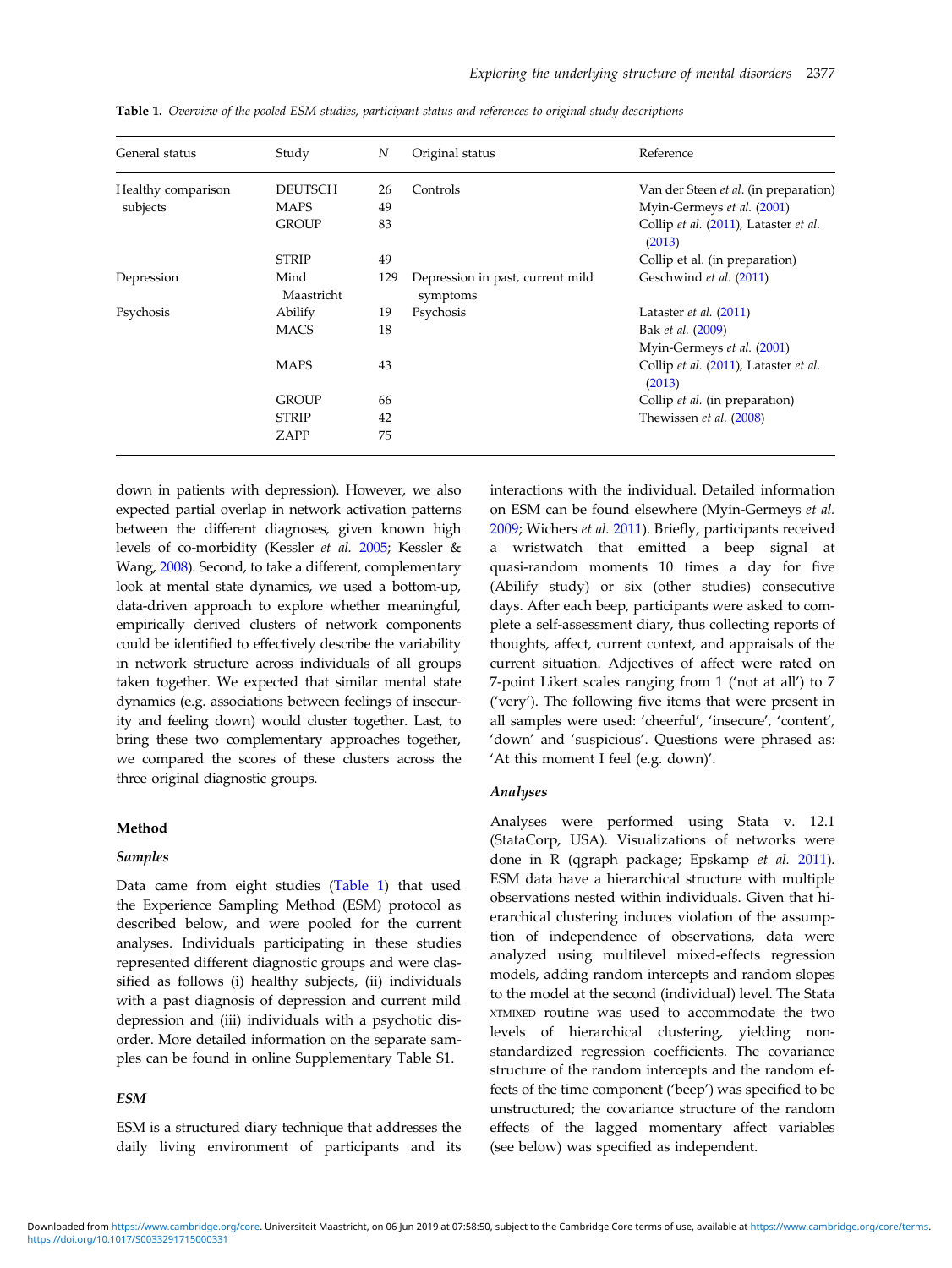First, we took a top-down approach to explore the hypothesis that the three different groups have different networks of momentary mental states. To this end, we estimated mental state networks for each of the three groups separately and compared these, based on the method described in Bringmann et al. [\(2013](#page-12-0)). In particular, the impact of the five mental states on each other over time was examined using time-lagged variables in the multilevel regression models: all mental states at t were predicted by all other mental states at t−1 and by a 'time' variable (the latter controlling for time effects). For example, 'cheerful' at t was predicted by 'cheerful' at  $t-1$ , 'insecure' at  $t-1$ , 'content' at  $t-1$ , 'down' at  $t-1$ and 'suspicious' at t−1. The same was done for the four other mental states. Each of these analyses was performed separately, resulting in five separate analyses. This procedure was repeated for the three different subsamples. In this way, a network of momentary mental states was created for each diagnostic group separately. Networks were constructed based on the fixed-effects coefficients from the lagged predictors, resulting in a weighted and directed network that also allows for selfloops (e.g. 'content' at t−1 predicting 'content' at t).

To compare the networks of the three groups, several network characteristics were assessed, in the form of five centrality indices (parameters that indicate how central the position of a node is in the total network; Opsahl et al. [2010;](#page-13-0) Epskamp et al. [2011\)](#page-12-0). First, node strength was calculated: the sum of the absolute weights of all (incoming and outgoing) connections that are incident in that node. This is one index of importance of a specific symptom: The higher the node strength, the more central is its position in the network. Second, outward degree was calculated as the sum of all outgoing connections. The higher this value is, the more this specific node influences other nodes. Third, inward degree was calculated as the sum of all incoming connections. The higher this value is, the more this specific node is influenced by other nodes. Fourth, closeness was calculated for each node, based on the inverse sum of shortest distances to all other nodes. An important node in the network will have high closeness, by being 'close' and thus being able to communicate quickly with other nodes. Last, betweenness refers to the degree to which a node lies on the shortest path between two other nodes (Opsahl et al. [2010](#page-13-0); Epskamp et al. [2011\)](#page-12-0). The higher this value, the higher is the proportion of paths between other nodes in the network that this specific node is positioned on. All centrality indices were calculated based on absolute values of the significant pathways. These indices are used to describe multiple aspects of the connectedness of a network. Comparison of the indices over the three groups was done descriptively.

For the complementary bottom-up approach, we pooled data of the three diagnostic groups. Next, we derived the network connection strengths as described above using time-lagged multilevel analyses, but now for each individual separately in the pooled dataset containing all individuals and looked for meaningful clustering of these individual coefficients. So, for each individual separately  $25(5 \times 5)$  new variables were calculated (i.e. five mental states, each predicted by the lagged versions of the same five mental states). A first obvious step for bottom-up, empirically-based clustering would be to cluster individuals based on their complete networks (i.e. at the person level). However, doing this would again imply that individuals can be segregated into distinct psychopathological groups, although this time on an empirical basis. We chose another approach that seemed more plausible and that would allow modeling of more heterogeneity and gradual differences in symptomatology between individuals: we hypothesized that network components (i.e. certain network connections) may cluster together. Using this strategy, datareduction techniques might yield several 'network components' on which individuals and/or groups can show quantitative differences. We therefore conducted a principal component analysis (PCA) based on the 25 variables derived from the individual analyses described above. First, a parallel analysis was used to determine how many principal components should be extracted from the data (see O'Connor, [2000](#page-13-0) for additional information). Parallel analysis is a technique that helps to determine the optimal number of factors to retain in PCA. A PCA was then performed with the number of factors to extract based on the results of the parallel analysis, using an oblique promax rotation (assuming correlated components). These components were then interpreted. In this way, we were able to reduce the full palette of all possible network connection strengths per individual to a smaller number of network components. Finally, component scores were estimated for each individual and the original three groups (diagnosis of depression, psychotic disorder or no diagnosis) were compared on their group-average component scores.

#### Ethical standards

The authors assert that all procedures contributing to this work comply with the ethical standards of the relevant national and institutional committees on human experimentation and with the Helsinki Declaration of 1975, as revised in 2008.

## Results

#### Descriptions of the samples

Characteristics of the different samples are presented in [Table 2](#page-5-0). The three groups differed significantly on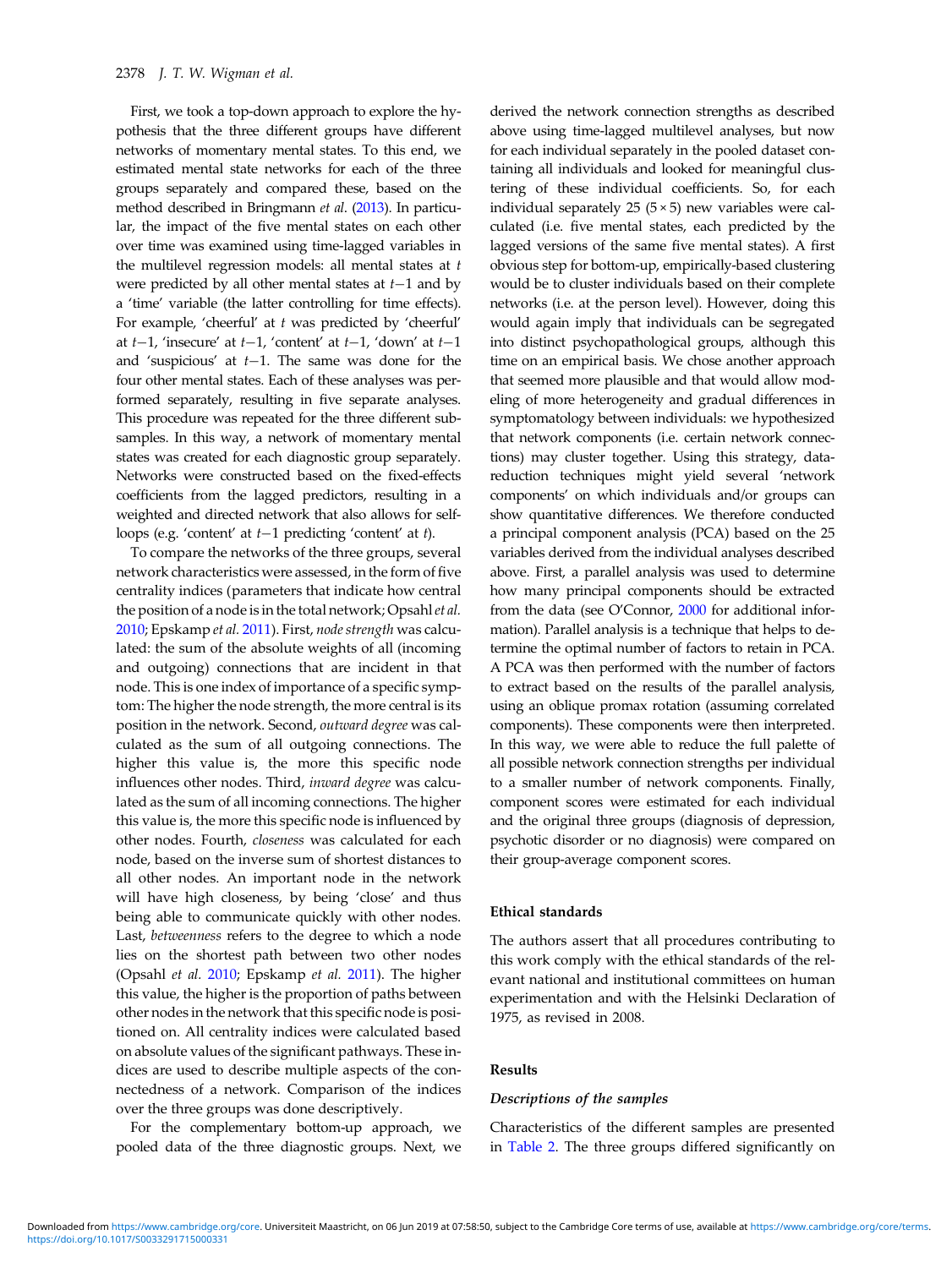|                                    | Healthy comparison subjects        | Patients with depression | Patients with psychosis |
|------------------------------------|------------------------------------|--------------------------|-------------------------|
| N                                  | 207                                | 129                      | 263                     |
| Mean age (s.p.)                    | 34.3 (11.6)                        | 44.1 (9.3)               | 35.5(11.0)              |
| Range                              | $16 - 64$                          | $19 - 65$                | $17 - 64$               |
| Gender                             |                                    |                          |                         |
| Male $(\%)$                        | 98 (48%)                           | 31(24%)                  | 179 (68%)               |
| Female $(\%)$                      | 108 (52%) (1 subject missing data) | 98 (76%)                 | 84 (32%)                |
| Mean (s.p.) level of mental states |                                    |                          |                         |
| Cheerful                           | 5.0(1.3)                           | 3.9(1.6)                 | 4.3(1.6)                |
| Insecure                           | 1.3(0.8)                           | 2.7(1.7)                 | 2.0(1.5)                |
| Content                            | 5.2(1.3)                           | 4.1(1.5)                 | 4.5(1.7)                |
| Down                               | 1.3(0.8)                           | 2.5(1.6)                 | 1.9(1.4)                |
| Suspicious                         | 1.1(0.5)                           | 1.7(1.3)                 | 1.7(1.3)                |

<span id="page-5-0"></span>

|  | Table 2. Descriptions of different samples |  |  |  |
|--|--------------------------------------------|--|--|--|
|--|--------------------------------------------|--|--|--|

mean scores of all five mental states (all  $p < 0.05$ ). Healthy comparison subjects reported the highest levels of 'positive' momentary mental states ('cheerful', 'content') and the lowest levels of the 'negative' momentary mental states ('down', 'insecure', 'suspicious'). Individuals with depression reported the opposite. Mean momentary mental state levels of individuals with psychosis were intermediate to those of controls and individuals with depression for both positive and negative mental states, with the exception that they reported similar mean levels of 'suspicious' as individuals with depression. The correlations of all mental states were moderate to substantial, ranging between 0.47 and 0.83.

## Top-down approach: comparing networks of mental states over the three groups

In online Supplementary Table S2, all associations between the five mental states are listed for, respectively, healthy comparison subjects, individuals with depression, and individuals with psychosis. [Fig. 1](#page-6-0) displays these mental state networks of the three different groups visually. Comparison of the networks of mental states over the three groups showed that healthy comparison subjects have fewest inter-mental state connections. Positive mental states play an important role in this group: a positive loop between 'cheerful' and 'content' is present; also, feeling more 'cheerful' and 'content' leads to feeling less 'down' and less 'insecure'. The mental state network of individuals with psychotic disorder showed an intermediate number of significant interconnections compared to the other two groups. There were some similarities between the networks of individuals with depression and individuals with a psychotic disorder. In both, a strong (positive) loop between the three negative mental

states was present. The main difference between these networks was that in patients with depression, many connections were present between positive and negative emotions, which were almost absent in patients with psychotic disorder. This is also an interesting difference between the comparison subjects and the individuals with psychosis: in the first group, there are connections between the positive and negative mental states that are less clear in the last group. In the individuals with psychosis, positive mental states and negative mental states seem to form two more or less separate loops.

[Table 3](#page-7-0) shows the centrality indices for the three groups. Connectedness was higher in the group with depressed patients than in the other two groups as indicated by higher values of node strength and by the fact that the mental states had a higher degree of inward and outward degree than the other two groups. The mental states 'cheerful' and 'down' appeared to play a central role in individuals with depression, since in this group these states showed shorter path lengths in their connections to other mental states compared to other nodes (and to the other groups) as indicated by the closeness index. With regard to node strength, it is interesting to see that the individuals with depression always have the highest node strength, but that individuals with psychosis have the lowest node strength for the positive mental stats and the controls have the lowest node strength for the negative mental states. Finally, healthy comparison subjects differed from the groups with mental disorder in particular on the inward and outward degree of the negative mental states: compared to the two patients groups, the comparison subjects displayed less connections coming from or going to negative mental states. With regard to the positive mental states, the three groups were comparable.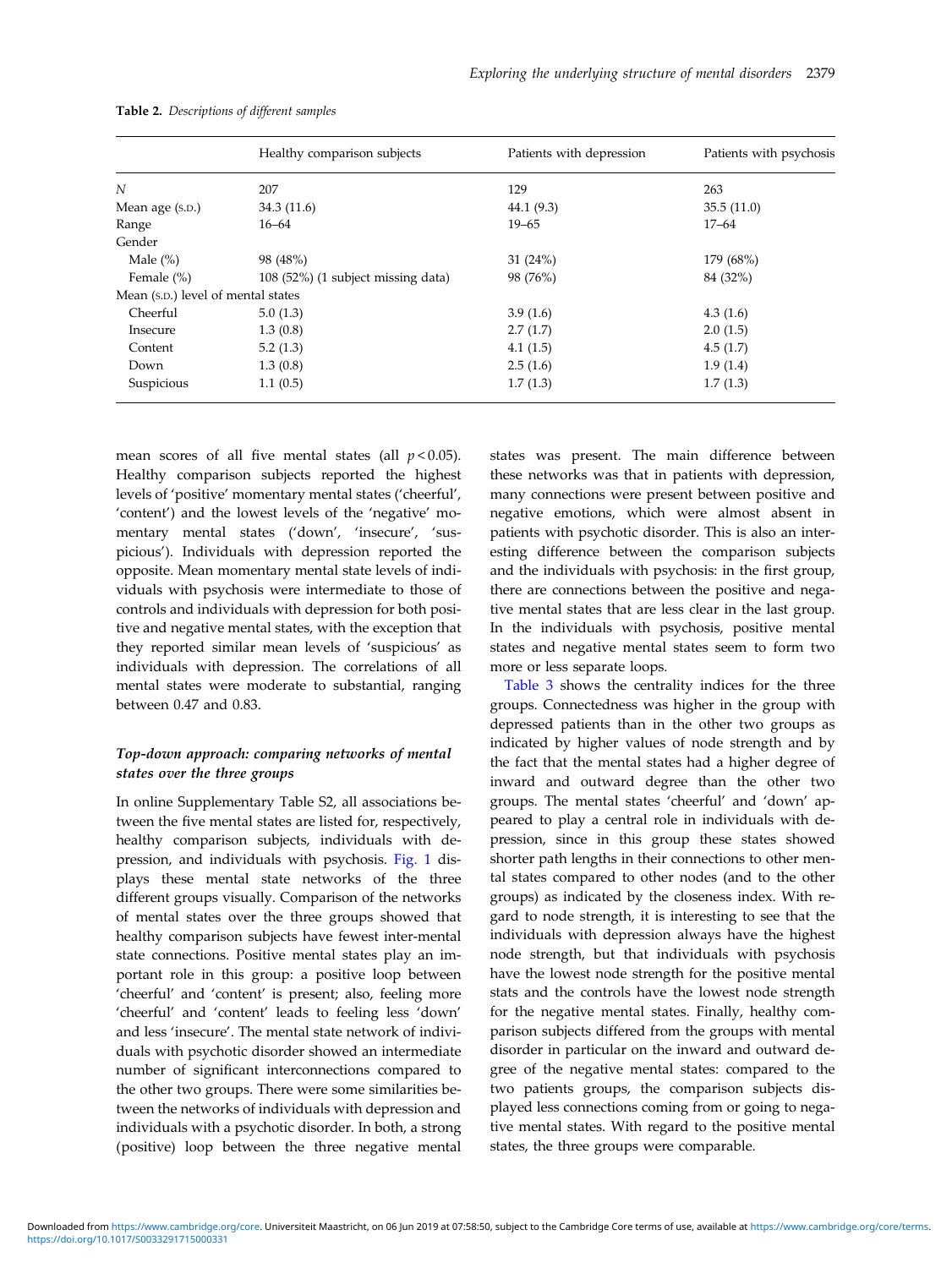<span id="page-6-0"></span>

Fig. 1. Different networks of momentary mental states in healthy comparison subjects, individuals with depression and individuals with psychosis. In this figure, the arrows represent associations over time: for example, in the network of healthy controls, there is an arrow from 'content' to 'cheerful', meaning that there is an association from 'content' at t−1 to 'cheerful' at t. Green arrows represent positive associations and red arrows represent negative associations. The fading of the lines represents the strength of the association: the more solid the line, the stronger the association (and vice versa). For all path coefficients and their significance, please refer to online Supplementary Table S1.

## Bottom-up approach: exploring and comparing the components underlying network associations

Parallel analysis suggested that the coefficients (i.e. network connection strengths) derived from the individual analyses could be reduced to seven components ([Fig. 2\)](#page-7-0). This means that all information that is found in all individual associations can be reduced to seven clusters. The loadings represent the relationship between the respective component and the original association (e.g. between 'cheerful' at t−1 and 'down' at t). The distribution of the coefficients' loadings over the seven principal components and the interpretation of these components are shown in [Table 4.](#page-8-0) For each element, all loadings are shown. When loadings are in bold listed underneath a certain PC, this means that particular element is assigned to that particular PC. Associations that loaded on principal

component (PC) 1 all started with a positive mental state at t−1. Therefore, this component was interpreted to reflect the 'impact of positive mental states'. This PC was less straightforward in its interpretation than the other PCs. For example, the association between 'cheerful' at t−1 and 'cheerful' at t loaded negatively on this PC, where the association between 'content' at t−1 and 'content' at t loaded positively on it. It is not completely clear why this PC is more complicated in its loading patterns. One possible explanation is that this component is the most general component, tapping also into the other PCs, as the associations that load highest on this PC also have quite high loadings on other PCs. This is less the case with other PCs, where the discrepancy between the highest loading and the lower loadings is much larger. Associations of 'down' at t−1 with other mental states at t all loaded on PC2 and thus suggests that this component reflects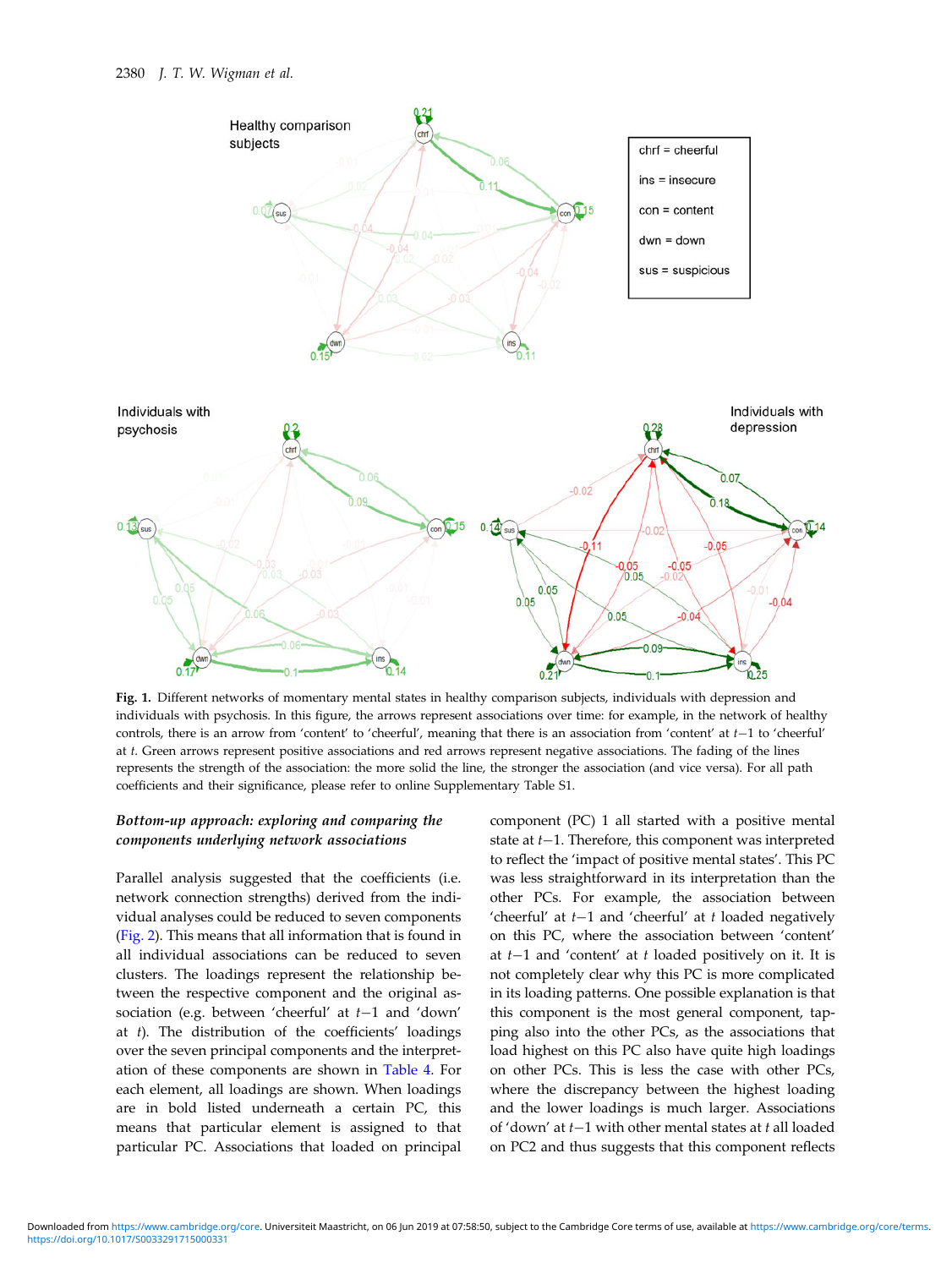|                          | Cheerful | Content          | Insecure     | Down     | Suspicious   |
|--------------------------|----------|------------------|--------------|----------|--------------|
| Controls                 |          |                  |              |          |              |
| Inward degree            | 0.13     | 0.20             | 0.10         | 0.07     | 0.05         |
| Outward degree           | 0.17     | 0.13             | 0.06         | 0.10     | 0.09         |
| Closeness                | 0.007    | 0.006            | 0.003        | 0.005    | 0.006        |
| <b>Betweenness</b>       | 3        | 6                | 3            | $\Omega$ | $\Omega$     |
| Node strength            | 0.51     | 0.48             | 0.27         | 0.32     | 0.21         |
| Patients with psychosis  |          |                  |              |          |              |
| Inward degree            | 0.11     | 0.13             | 0.18         | 0.16     | 0.09         |
| Outward degree           | 0.13     | 0.10             | 0.11         | 0.21     | 0.12         |
| Closeness                | 0.006    | 0.007            | 0.007        | 0.010    | 0.007        |
| <b>Betweenness</b>       | $\Omega$ | 3                | $\mathbf{0}$ | 8        | $\Omega$     |
| Node strength            | 0.44     | 0.38             | 0.43         | 0.54     | 0.34         |
| Patients with depression |          |                  |              |          |              |
| Inward degree            | 0.18     | 0.28             | 0.21         | 0.27     | 0.10         |
| Outward degree           | 0.34     | 0.10             | 0.22         | 0.24     | 0.14         |
| Closeness                | 0.016    | 0.009            | 0.012        | 0.013    | 0.008        |
| <b>Betweenness</b>       | 3        | $\boldsymbol{0}$ | 1            | 6        | $\mathbf{0}$ |
| Node strength            | 0.80     | 0.52             | 0.68         | 0.72     | 0.38         |

<span id="page-7-0"></span>Table 3. Centrality indices of the mental state networks of the three groups



Fig. 2. The number of components as suggested by regular principal component analysis (PCA) and parallel analysis. The last number of components suggested by the regular PCA that is higher than the number of component suggested by parallel analysis, is suggested to be the best number of components to retain. In this case, the first seven components suggested by PCA have higher eigenvalues than the first seven components suggested by the parallel analysis. However, the eigenvalue of the eighth component suggested by regular PCA is lower than the eigenvalue of the eighth component suggested by parallel analysis. Thus, a solution with seven components is suggested to be the best solution.

a 'negative impact of feeling down' on other mental states. PC3 was interpreted as representing 'positive impact of suspicion', since this component involved associations showing a favorable impact of suspicion on subsequent mental states. Positive associations between 'content' at t−1 and negative mental states at t and negative associations between 'cheerful' at t−1 and negative mental states at  $t$ , all loaded on PC4. This component was interpreted as representing the differential impact of 'active  $v$ . passive positive feelings'. Associations of 'insecure' at t−1 with other mental states at  $t$  loaded on PC5, representing a 'negative impact of feeling insecure' component. Since PC6 captured associations from only connections between negative mental states, we interpreted this component as 'negative mood reactivity'. PC7 captured only two associations, both reflecting positive associations between negative moods and originating from 'suspicion' at t−1. This component was thus interpreted as reflecting 'negative impact of suspicion'. Together, these seven components represented seven core components of the networks between these specific five mental states, estimated at the individual level and over time.

[Fig. 3](#page-9-0) shows mean component scores plotted across the three groups. Some interesting patterns can be seen. First, there are two components involving suspicion, one with positive and one with negative impact of suspicion. This suggests that suspicion can also have a 'healthy' function, as long as it does not persist or leads to subsequent negative mental states. Individuals with psychosis score higher on both these components, suggesting that they are more sensitive to the (positive as well as negative) effects of suspicion, but that it is mainly the negative effects of suspicion that define them as a group with psychotic disorder, distinguishing them from both the healthy comparison and the depression groups. Moreover, both groups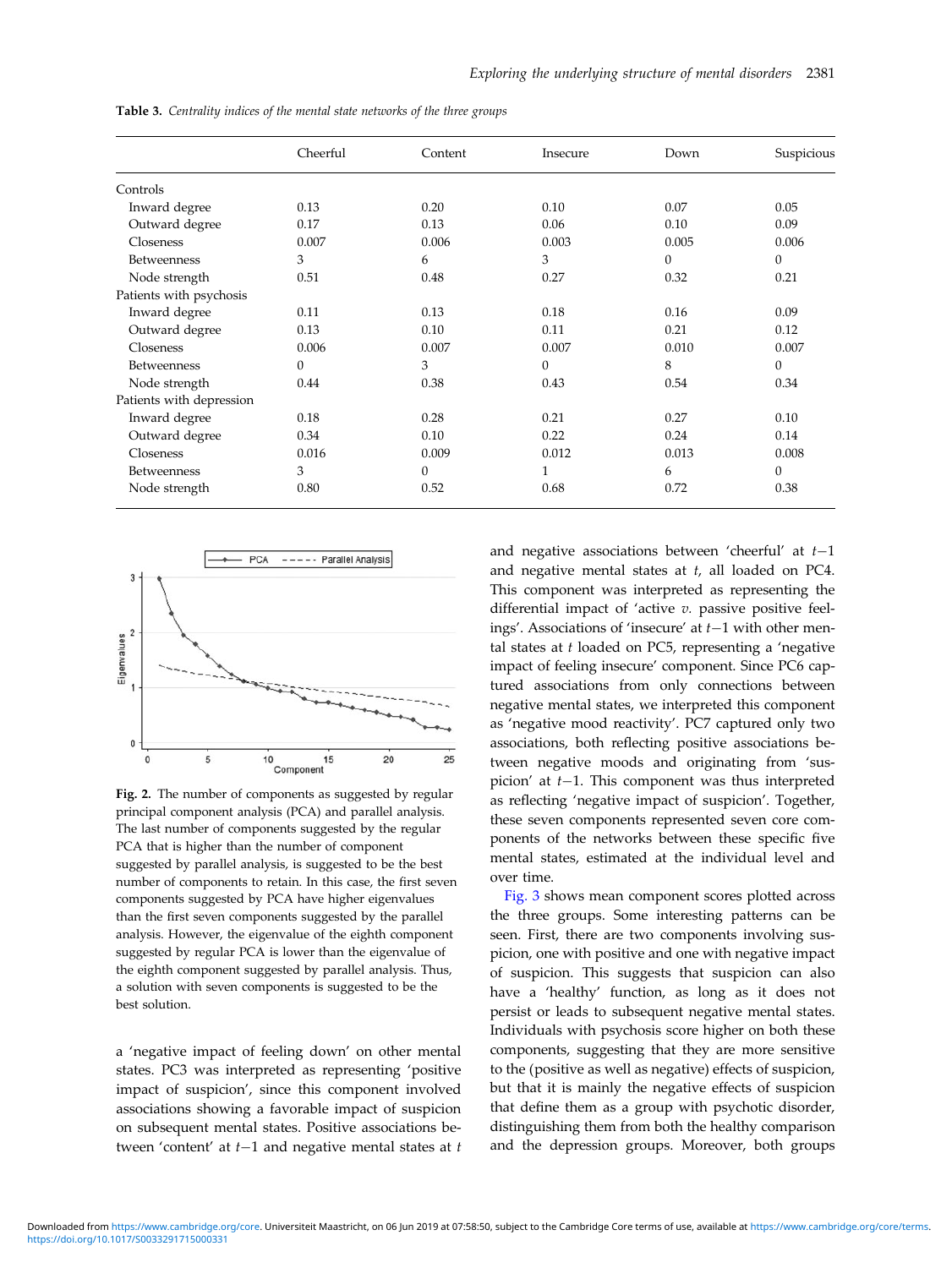|                                                                | PC1                          | PC <sub>2</sub>           | PC <sub>3</sub><br>Positive | PC <sub>4</sub>                        | PC <sub>5</sub>               | PC <sub>6</sub>             | PC7                             |
|----------------------------------------------------------------|------------------------------|---------------------------|-----------------------------|----------------------------------------|-------------------------------|-----------------------------|---------------------------------|
| Interpretation of PC                                           | Impact of<br>positive affect | Impact of<br>feeling down | impact of suspicion         | Active v. passive<br>positive feelings | Impact of<br>feeling insecure | Negative<br>mood reactivity | Negative<br>impact of suspicion |
|                                                                |                              |                           |                             |                                        |                               |                             |                                 |
| Cheerful <sub>t-1</sub> - cheerful <sub>t</sub>                | $-0.378$                     | $-0.151$                  | 0.010                       | 0.068                                  | $-0.075$                      | 0.013                       | $-0.217$                        |
| Content <sub>t-1</sub> – down <sub>t</sub>                     | $-0.320$                     | 0.137                     | 0.016                       | $-0.105$                               | 0.012                         | 0.219                       | 0.030                           |
| Cheerful <sub>t-1</sub> - content <sub>t</sub>                 | $-0.368$                     | $-0.147$                  | 0.006                       | 0.020                                  | $-0.020$                      | $-0.179$                    | $-0.162$                        |
| Content <sub>t-1</sub> - cheerful <sub>t</sub>                 | 0.483                        | $-0.135$                  | $-0.019$                    | $-0.063$                               | $-0.021$                      | $-0.085$                    | $-0.155$                        |
| Content <sub><math>t-1</math></sub> – content <sub>t</sub>     | 0.527                        | $-0.120$                  | 0.037                       | $-0.103$                               | $-0.067$                      | 0.107                       | $-0.178$                        |
| Cheerful <sub>t-1</sub> - down <sub>t</sub>                    | 0.230                        | 0.117                     | $-0.056$                    | 0.201                                  | 0.047                         | $-0.129$                    | 0.075                           |
| $Down_{t-1}$ – cheerful <sub>t</sub>                           | 0.039                        | $-0.480$                  | 0.039                       | 0.057                                  | 0.158                         | $-0.109$                    | 0.013                           |
| $Down_{t-1}$ – content <sub>t</sub>                            | 0.093                        | $-0.510$                  | $-0.083$                    | $-0.023$                               | 0.139                         | 0.017                       | 0.041                           |
| $Down_{t-1}$ – down <sub>t</sub>                               | $-0.042$                     | 0.466                     | 0.052                       | 0.004                                  | $-0.004$                      | $-0.067$                    | 0.121                           |
| $Down_{t-1}$ – suspicious <sub>t</sub>                         | 0.043                        | 0.250                     | $-0.076$                    | 0.123                                  | 0.168                         | $-0.226$                    | $-0.194$                        |
| Suspicious $_{t-1}$ – down $_t$                                | 0.020                        | $-0.037$                  | $-0.488$                    | $-0.061$                               | $-0.032$                      | 0.070                       | 0.178                           |
| Suspicious <sub><math>t-1</math></sub> – cheerful <sub>t</sub> | 0.012                        | $-0.022$                  | 0.543                       | $-0.032$                               | 0.115                         | $-0.078$                    | 0.210                           |
| Suspicious $_{t-1}$ – content $_t$                             | $-0.010$                     | 0.059                     | 0.564                       | $-0.018$                               | $-0.046$                      | 0.021                       | 0.127                           |
| Content <sub><math>t-1</math></sub> – suspicious <sub>t</sub>  | 0.069                        | 0.099                     | $-0.027$                    | $-0.542$                               | 0.019                         | 0.106                       | 0.167                           |
| Content <sub>t-1</sub> - insecure <sub>t</sub>                 | $-0.152$                     | 0.088                     | $-0.118$                    | $-0.258$                               | 0.148                         | $-0.154$                    | 0.033                           |
| Cheerful <sub>t-1</sub> - suspicious <sub>t</sub>              | $-0.100$                     | 0.021                     | $-0.051$                    | 0.604                                  | 0.042                         | $-0.003$                    | $-0.028$                        |
| Cheerful <sub>t-1</sub> - insecure <sub>t</sub>                | 0.040                        | 0.092                     | 0.038                       | 0.380                                  | $-0.040$                      | 0.170                       | 0.249                           |
| Insecure <sub><math>t-1</math></sub> – cheerful <sub>t</sub>   | $-0.013$                     | 0.135                     | $-0.071$                    | 0.002                                  | $-0.598$                      | 0.017                       | $-0.117$                        |
| Insecure <sub><math>t-1</math></sub> – content <sub>t</sub>    | 0.054                        | 0.060                     | $-0.001$                    | $-0.002$                               | $-0.588$                      | $-0.104$                    | $-0.040$                        |
| Insecure <sub><math>t-1</math></sub> – down <sub>t</sub>       | 0.007                        | $-0.056$                  | $-0.022$                    | 0.022                                  | 0.387                         | 0.256                       | $-0.058$                        |
| $Down_{t-1}$ – insecure <sub>t</sub>                           | 0.037                        | 0.314                     | 0.010                       | $-0.078$                               | 0.129                         | $-0.403$                    | $-0.022$                        |
| Insecure $_{t-1}$ – insecure                                   | $-0.055$                     | 0.039                     | 0.233                       | 0.122                                  | 0.209                         | 0.474                       | $-0.172$                        |
| Insecure $_{t-1}$ – suspicious $_t$                            | 0.092                        | 0.052                     | $-0.078$                    | $-0.135$                               | 0.059                         | 0.559                       | $-0.188$                        |
| Suspicious $_{t-1}$ – insecure,                                | $-0.109$                     | $-0.092$                  | $-0.306$                    | 0.081                                  | 0.006                         | $-0.010$                    | 0.400                           |
| Suspicious $_{t-1}$ – suspicious $_t$                          | $-0.069$                     | $-0.075$                  | 0.132                       | $-0.086$                               | 0.082                         | $-0.169$                    | 0.690                           |

<span id="page-8-0"></span>Table 4. The <sup>25</sup> elements that are distributed over the seven components represen<sup>t</sup> the network connection strengths that appear to cluster together (per component) in the total sample of participants. Thus, for example lower connection strength between down<sub>t-1</sub> and cheerful (PC2, connection 1) tends to co-occur with higher connection strength between down<sub>t-1</sub> and down (PC2, connection 3)

PC, Principal component.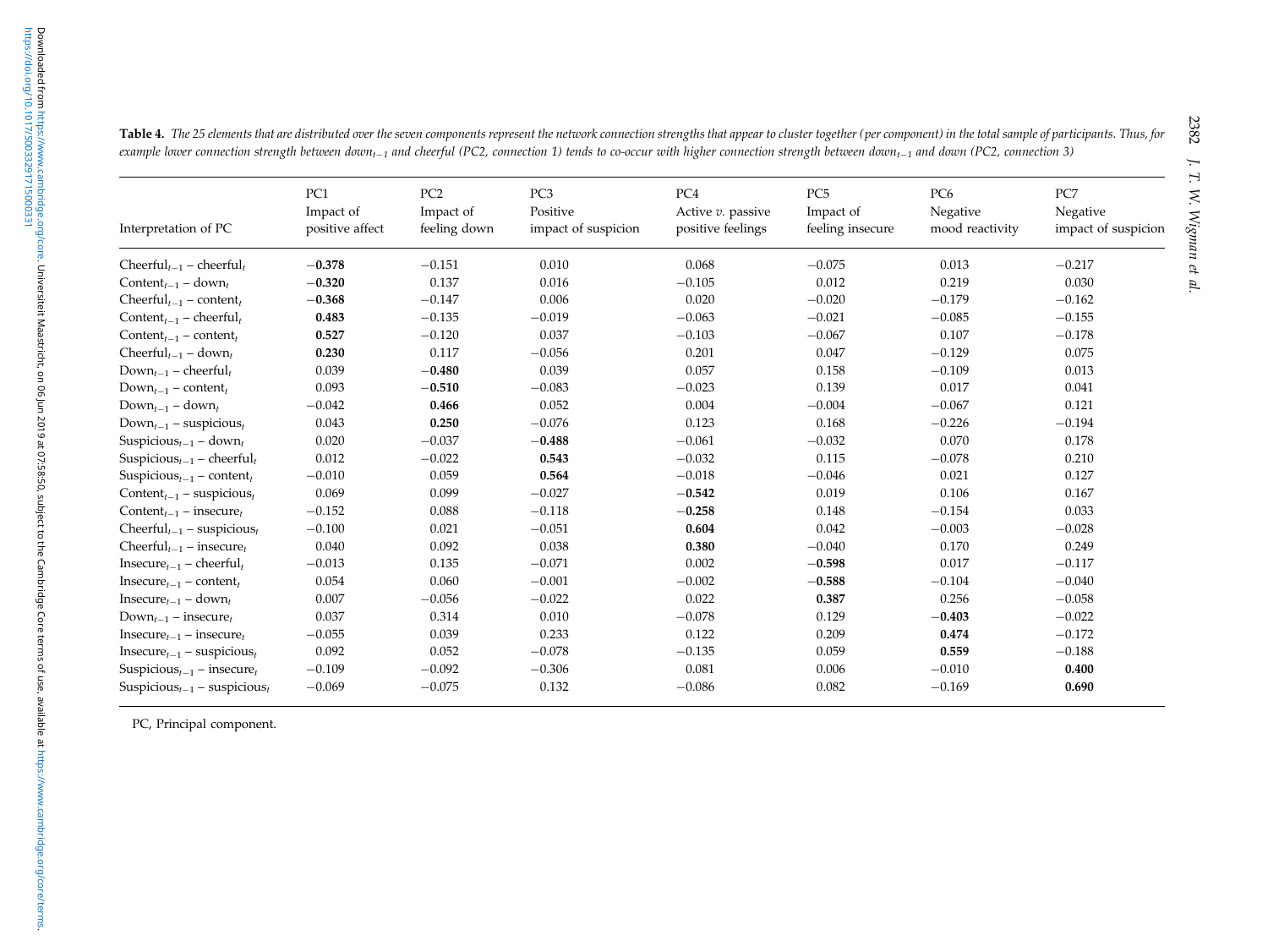<span id="page-9-0"></span>

Fig. 3. Mean component scores for the three groups. Only the difference on PC5 is significant ( $p$  < 0.05). PC1: Impact of positive affect. PC2: Impact of feeling down. PC3: Positive impact of suspicion. PC4: Active v. passive positive feelings. PC5: Impact of feeling insecure, PC6: Negative mood reactivity. PC7: Negative impact of suspicion.

with a psychiatric diagnosis score higher on the 'impact of insecure' component than the healthy comparisons, suggesting that this is a general component of mental illness that might be present across multiple psychopathological dimensions. Last, individuals with depression not only score lowest on both positive and negative impact of suspicion, but they also score lowest on the component 'impact of positive feelings'. This may reflect (and perhaps partly explain) why this group reports depressive, and not psychotic, symptomatology.

Thus, the associations of the mental state networks cluster together in several components, that can vary between individuals and/or groups, sometimes differentiating between healthy controls  $v$ . patients, sometimes between patients with different disorders, sometimes between controls and individuals with one disorder together v. individuals with another disorder and sometimes between all three groups.

#### Discussion

We investigated the structure of psychopathology from a dynamic network approach, showing how momentary assessment techniques can be used to expose the underlying micro-structure of psychopathology. The hypothesis that individuals with a clinical diagnosis had more strongly connected mental state network structures was confirmed. They showed stronger mental state cross-reactivity and persisting of affect over time. This finding was most robust for the depressed group. Furthermore, networks of individuals with a psychiatric diagnosis contained loops which may catch individuals into a downward spiral of negative mental states. There were also differences between the two diagnostic groups: the depressed group

showed more interconnections between positive and negative mental states than the psychotic group.

This top-down approach was followed by a complementary bottom-up approach in which we derived components of psychopathology based on a clustering of the empirically derived network structures: all possible connections over time between the five mental states ('cheerful', 'content', 'down', 'insecure' and 'suspicious') were clustered into seven main components that together captured the main characteristics of the network dynamics. These components involved (i) the impact that specific states or groups of mental states have in the network, (ii) dynamics between negative and positive states, or active and passive states, and (iii) reactivity between negative mental states. Associations between these empirically derived components and the diagnostic groups as defined by current classification systems showed that these two approaches yield different, complementing perspectives in the field of psychopathology.

#### A network approach to psychopathology

Some interesting features were found in the networks of different diagnostic groups in the top-down approach. In all three groups, a positive loop between feeling 'cheerful' and 'content' was present. Of interest here is that this loop was the strongest in the depressed group, which seems unexpected; also, in individuals with psychosis, this loop seemed more 'disconnected' from the network of negative mental states. This suggests that positive mental states play a central role in all human mental processes, i.e. in both healthy and more pathological states. The mental state network of individuals with psychosis was dominated by two loops: a positive loop between 'cheerful' and 'content',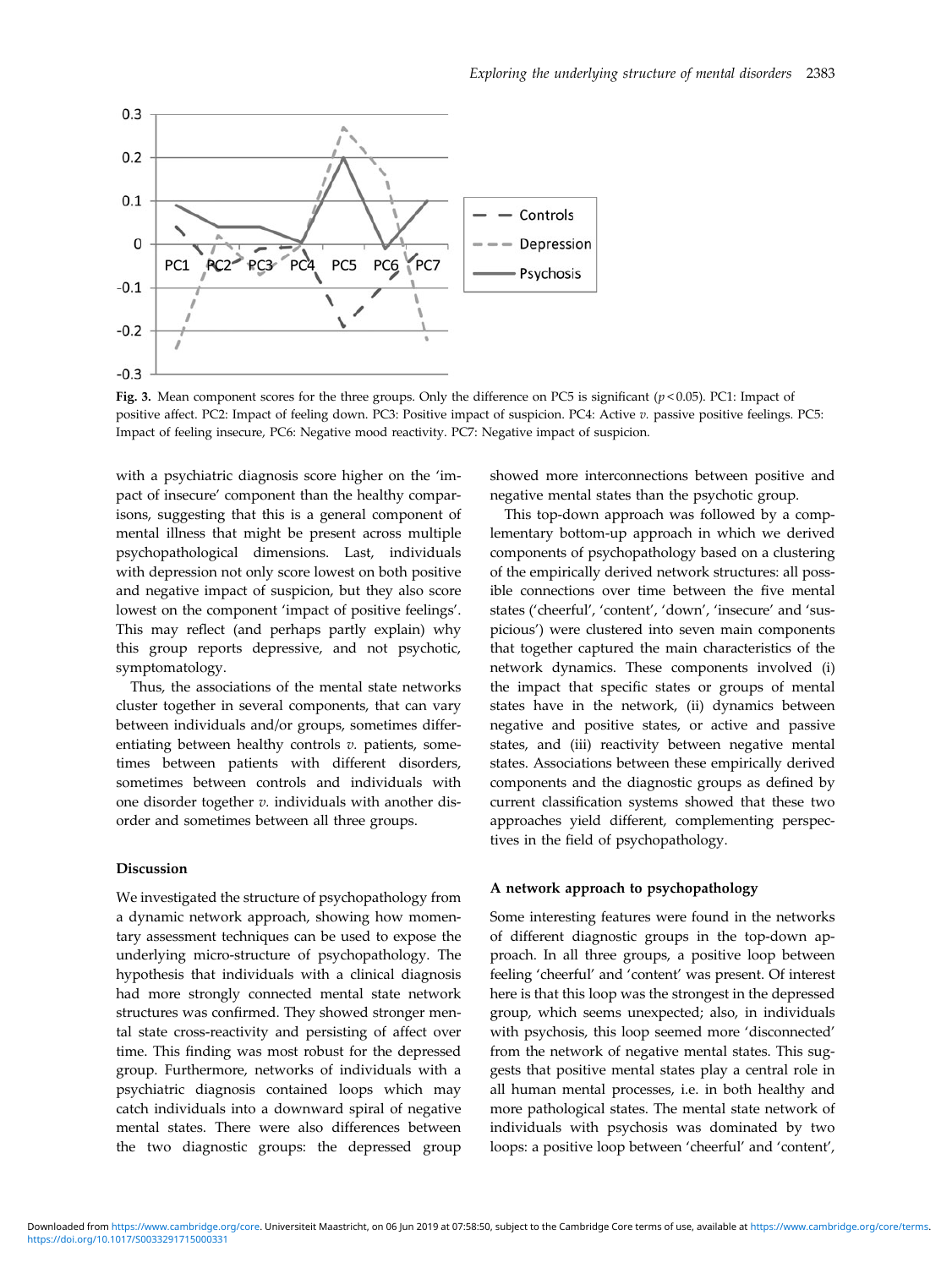which was similar as the one in the healthy comparison group, and another loop that involved reinforcing effects between the three negative mental states. The two loops are connected by the negative impact of feeling 'content' on feeling 'down'. Once an individual ends up in the negative loop, negative mental states keep reinforcing each other. In the depressed group, a similar negative loop between the three negative mental states was found. In this group, however, negative loops also existed between 'cheerful' and 'down' and 'cheerful' and 'insecure', which were absent in psychosis. In other words, negative mental states not only reinforced each other but also impacted negatively on the active positive state of feeling 'cheerful' in depressed individuals. Less cheerfulness in turn fueled the negative mental state loop. Also, in the depressed group, negative mental states decreased 'content', whereas in the controls the opposite occurred: 'content' reduced feeling 'insecure' and 'down'. Thus, network dynamics may explain why some individuals end up depressed whilst others do not. Some individuals have a structure in which negative mental states not only tend to accumulate but in which negative states, additionally, suppress positive emotional states. The fact that the latter was absent in the psychosis group may explain why this group, although experiencing negative mental states, was not primarily labeled with a mood disorder.

The network approach shows how both quantitative (e.g. the same association in two groups, but different in strength) and qualitative differences (e.g. presence of a certain association in one group but its absence in another) between individuals together influence vulnerability for developing certain psychopathological states. Transfer between (in particular negative) mental states is less strong (quantitative differences) in healthy individuals compared to individuals with higher levels of psychopathology, which is in line with earlier work (Wigman et al. [2013](#page-13-0)a). But also the specific connections and combinations of loops (qualitative differences) appear important in specifying the kind of psychopathology an individual may develop.

Traditional momentary assessment analyses show each of the effects separately. Using a network approach, we tried to bring these effects together. It shows the inherent complexity of interconnections of mental states and how certain parts of a system can influence the total system (Wichers, [2014](#page-13-0)). The principles of dynamic system theory may be applied to the development of psychopathological states in terms of changes in network connectivity (Borsboom & Cramer, [2013;](#page-12-0) Van de Leemput et al. [2013](#page-13-0)). Slow quantitative increases in network connections may reach a threshold at which a sudden qualitative change occurs. We can illustrate this with an example – based on the psychosis network structure  $(Fig. 1) - in$  $(Fig. 1) - in$  which the negative connection between feeling 'content' and 'down' would slowly increase in a hypothetical individual. At first, this person is healthy, experiencing few negative mental states. When this person experiences a major stressor, this can strongly reduce the person's contentment, which in turn can trigger a large enough increase in feeling 'down' that the negative loop is activated. At that moment, a quick accumulation of negative mental states may arise. These mental states may keep reinforcing each other, bringing about a qualitative change that is diagnosed as psychosis. Thus, the network approach may provide us with a plausible new perspective on the mechanisms of psychopathology.

#### In the context of classification of psychopathology

The bottom-up approach shows the possibilities of thinking outside the boundaries of diagnostic classification, investigating psychopathology based on empirically derived network structures. These network structures expose the emotional dynamics that may form the basis of a person's vulnerability to psychopathology. Although current classification systems such as the Diagnostic and Statistical Manual of mental Disorders (DSM) are conceptually and clinically very appealing and useful, an empirical classification may offer a complementary approach to better understand the underlying dynamics that may be at the core of psychiatric symptoms. For example, person A and B may both fall in the DSM-5 category of major depression but may experience different symptom patterns. Examining their network structures as clustered in the components that were identified, these individuals may display dynamic patterns between symptoms that differ substantially. For example, for person A, who scores high on negative mood reactivity, the impact a negative emotion persists over time and may trigger a cascade of other negative emotions (PC6). Person B, on the other hand, may experience that negative emotions specifically diminish his positive emotions (PC1). These individual differences in vulnerability may explain differences in symptom reports and may require different treatment strategies. A network approach may thus complement traditional diagnostic practice, helping to better understand similarities and differences across diagnostic groups.

We wish to stress that the two approaches we used are complementary. Although [Fig. 3](#page-9-0) shows that DSM diagnostic classification is different from the bottom-up classification, there are also consistencies. In the psychosis group, for example, suspicion is more likely to trigger negative emotions (PC7). Likewise, individuals in the depressed group score on average lower on the impact of positive emotions (PC1) and higher on negative mood reactivity (PC6). The current network perspective on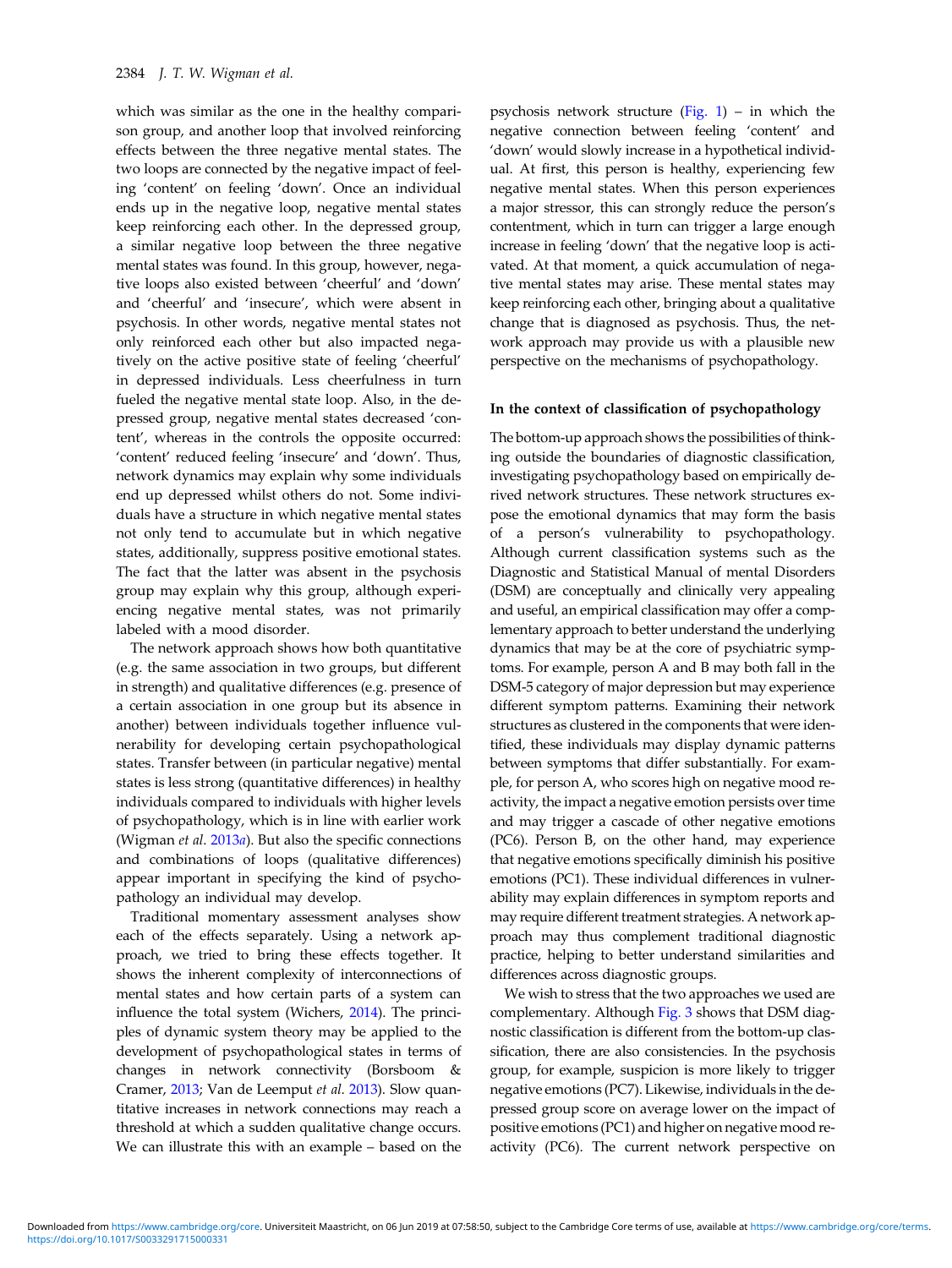psychopathology may help to explain the large heterogeneity within clinical diagnostic groups as well as the fuzzy separation and existing co-morbidity between disorders. It furthermore challenges us to regard psychopathology not as a large set of different, separate mental disorders, each flowing from its own underlying cause, but as the result from one underlying explanatory principle, namely the interconnectivity between mental states that underlies these symptoms.

## Strengths and limitations

An important strength of the current study is that it used data from a large, pooled dataset which allowed us to compare three large groups, representing different levels and types of psychopathology. The combination of a top-down and a bottom-up approach to psychopathology using network methodology is innovative. As data were originally collected for other research questions, the analyses of the current paper are secondary. Important limitations that follow from this are that only three diagnostic groups, and five specific mental states were included. Participants in each diagnostic group came from multiple studies. This is an advantage, since larger numbers increase statistical power, but also a disadvantage because the participants in each diagnostic group thus form a quite heterogeneous subgroup, and may have different current levels of symptomatology. The most heterogeneous group is the group with individuals with psychosis, as this group included individuals with different levels of current psychosis (i.e. acutely psychotic and not currently psychotic but nevertheless diagnosed with psychotic disorder). Therefore, interpretation of the results should be carefully considered and replicated in future work. Although diagnostic groups are in general quite heterogeneous and consist of individuals with large differences in their symptomatology (Kupfer et al. [2002](#page-13-0); Widiger, [2005](#page-13-0); Widiger & Samuel, [2005;](#page-13-0) Hyman, [2010](#page-12-0); Kendler et al. [2011\)](#page-12-0), more research is needed to replicate and extend our findings. Future research should also include a broader spectrum of symptomatology so transdiagnostic processes can be truly investigated. This is a first, explorative study which needs replication and further research. For the current analyses, we have chosen to use PCA to reduce the total possible associations between the five mental states that were included in this study. Since there is a subjective component to this approach in the interpretation of the components, these results should be replicated and other methods, on other data, should be explored as well. Although we have used a network approach to examine the dynamics of mental states over time, we used separate analyses for each mental state. Although the covariance structure in the models was specified as unstructured for time,

thus allowing for dependence across error variances where we most expected it, it was not possible to use the unstructured option for all effects in the model. Although it is possible that these effects actually are dependent, specifying them to be so led to problems with model estimation because the models then became too complicated and did not converge. Thus, the random effects of the lagged variables were specified to be independent to enable model conversion. In future research, more sophisticated techniques may be used to map mental state interconnectivity directly in one analysis. Comparison of the networks of the three groups was done descriptively. The networks could not be statistically compared because, currently, there is no reliable and valid way to do that. Network techniques combined with this type of data constitute a new field within psychiatry that is currently strongly under development. Likely, improved statistical techniques will be available within a few years and formal comparison of networks through e.g. comparison of centrality indices will be possible.

#### Clinical implications and future directions

This is a first attempt to explore the dynamic connectivity of basic experiential units that may underlie psychopathology. Although evidence for its validity is now starting to accumulate, more research is needed to further establish the diagnostic value of the network approach to psychopathology. Potentially, this approach may have high clinical relevance in exposing personalized vulnerability structures regarding the emotional dynamics that take place in daily life. Furthermore, it may help to better identify what specific disorder an individual is more likely to develop, an individual's capacity to recover and to assist in making personalized decisions regarding the timing and choice of intervention. More research, however, is needed to further examine the potential for the network approach to (i) assess individual changes in network structure, (ii) predict level and type of future psychopathology, and (iii) predict capacity for recovery. Future research may also explore the differences in network dynamics between genders, as our results (different male:female ratio in the different diagnostic groups), and previous research (Rosenfield & Mouzon, [2013\)](#page-13-0), suggest that problems in affect and affect dynamics differ substantially between men and women.

## Appendix. Members of MERGE (in alphabetical order)

- D. Collip, Ph. Delespaul, I. Germeys, N. Geschwind,
- C. Henquet, M. Janssens, M. Lardinois, J. Lataster,
- T. Lataster, C. Lothmann, M. Vannierop,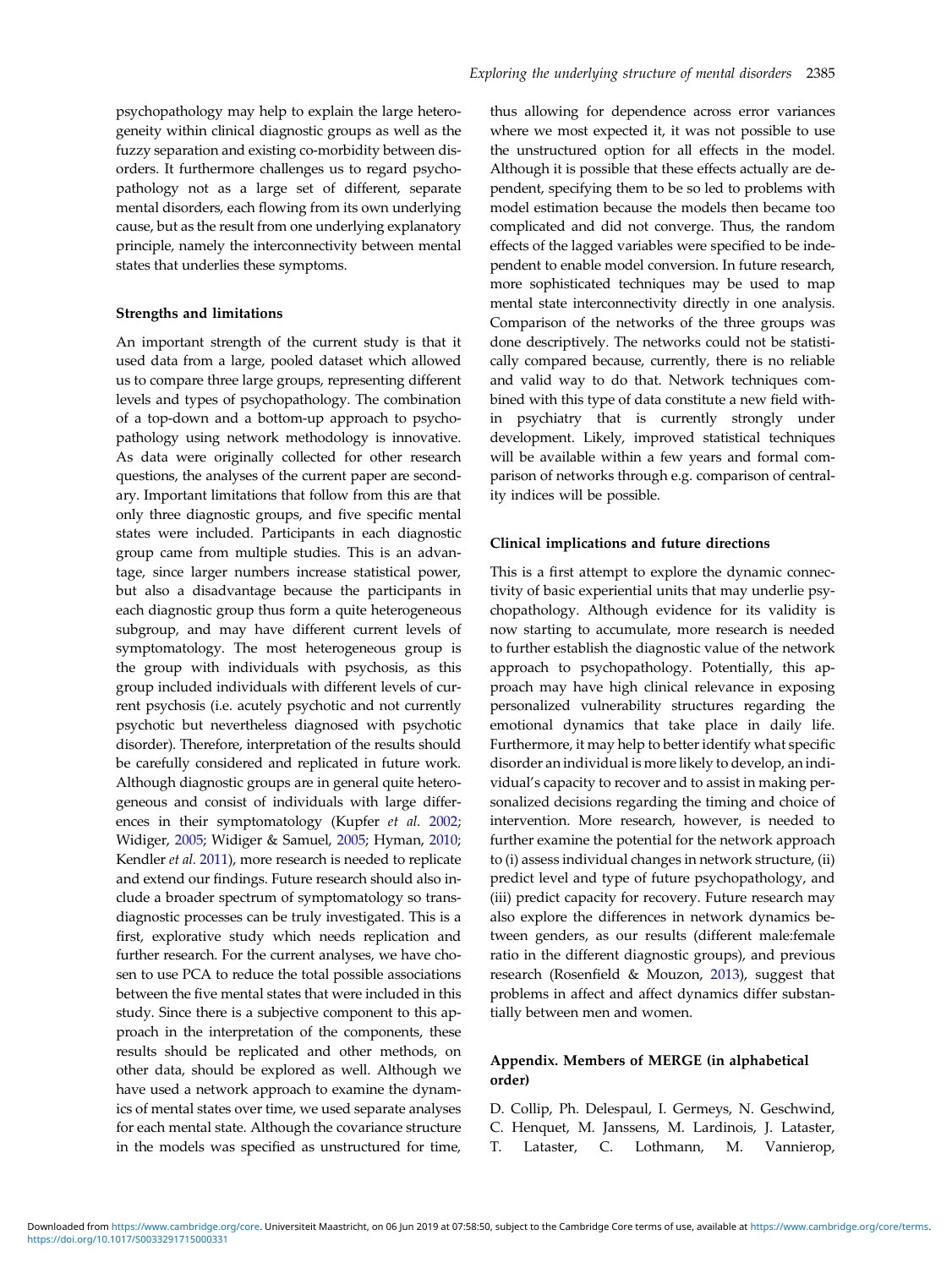<span id="page-12-0"></span>M. Oorschot, C. Simons, V. Thewissen, W. Viechtbauer, M. Wichers.

## Supplementary material

For supplementary material accompanying this paper visit http://dx.doi.org/10.1017/S0033291715000331.

#### Acknowledgements

J.T.W.W. is supported by a Netherlands Organization for Scientific Research (NWO) Veni Grant. M.W. is supported by a Netherlands Organization for Scientific Research (NWO) Aspasia research grant. The authors thank all participants in the ESM studies, as well as all the people who have, in any way, helped to set up the studies, collect the data or to assemble the merged data file.

## Declaration of Interest

None.

#### References

- Angst J, Gamma A, Benazzi F, Ajdacic V, Eich D, Rössler W (2003). Toward a re-definition of subthreshold bipolarity: epidemiology and proposed criteria for bipolar-II, minor bipolar disorders and hypomania. Journal of Affective Disorders 73, 133–146.
- Bak M, Delespaul P, Krabbendam L, Huistra K, Walraven W, Van Os J (2009). Capturing coping with symptoms in people with a diagnosis of schizophrenia: introducing the MACS‐24. International Journal of Methods in Psychiatric Research 18, 4–12.
- Borsboom D, Cramer AOJ (2013). Network analysis: an integrative approach to the structure of psychopathology. Annual Review of Clinical Psychology 9, 91–121.
- Borsboom D, Cramer AOJ, Schmittmann VD , Epskamp S, Waldorp LJ (2011). The small world of psychopathology. PLoS ONE 6(11): e27407.
- Breetvelt EJ, Boks MPM, Numans ME, Selten JP, Sommer IEC, Grobbee DE, Kahn RS, Geerlings MI (2010). Schizophrenia risk factors constitute general risk factors for psychiatric symptoms in the population. Schizophrenia Research 120, 184–190.
- Bringmann LF, Vissers N, Wichers M, Geschwind N, Kuppens P, Peeters F, Borsboom D, Tuerlinckx F (2013). A network approach to psychopathology: new insights into clinical longitudinal data. PLoS ONE. Published online: 4 April 2013. doi:10.1371/journal.pone.0060188.
- Buckholtz JW, Meyer-Lindenberg A (2012). Psychopathology and the human connectome: toward a transdiagnostic model of risk for mental illness. Neuron 74, 990–1004.
- Bystritsky A, Nierenberg A, Feusner J, Rabinovich M (2012). Computational non-linear dynamical psychiatry: a new methodological paradigm for diagnosis and course of illness. Journal of Psychiatric Research 46, 428–435.
- Carter RM, Wittchen HU, Pfister H, Kessler RC (2001). One‐ year prevalence of subthreshold and threshold DSM‐IV generalized anxiety disorder in a nationally representative sample. Depression and Anxiety 13, 78-88.
- Collip D, Nicolson N, Lardinois M, Lataster T, van Os J, Myin-Germeys I (2011). Daily cortisol, stress reactivity and psychotic experiences in individuals at above average genetic risk for psychosis. Psychological Medicine 41, 2305–2315.
- Epskamp S, Cramer AOJ, Waldorp LJ, Schmittmann VD, Borsboom D (2011). Qgraph: network representations of relationships in data. R package version 0.4, 10.
- Frances AJ, Widiger T (2012). Psychiatric diagnosis: lessons from the DSM-IV past and cautions for the DSM-5 future. Annual Review of Clinical Psychology 8, 109–130.
- Geschwind N, Peeters F, Drukker M, van Os J, Wichers M (2011). Mindfulness training increases momentary positive emotions and reward experience in adults vulnerable to depression: a randomized controlled trial. Journal of Consulting and Clinical Psychology 79, 618–628.
- Haslam N, Holland E, Kuppens P (2011). Categories versus dimensions in personality and psychopathology: a quantitative review of taxometric research. Psychological Medicine 42, 903–920.
- Hill SK, Reilly JL, Harris MSH, Rosen C, Marvin RW, Deleon O, Sweeny JA (2009). A comparison of neuropsychological dysfunction in first-episode psychosis patients with unipolar depression, bipolar disorder, and schizophrenia. Schizophrenia Research 113, 167–175.
- Hyman SE (2010). The diagnosis of mental disorders: the problem of reification. Annual Review of Clinical Psychology 6, 155–179.
- Kendell R, Jablensky A (2003). Distinguishing between the validity and utility of psychiatric diagnoses. American Journal of Psychiatry 160, 4–12.
- Kendler KS, Gardner CO (1998). Boundaries of major depression: an evaluation of DSM-IV criteria. American Journal of Psychiatry 155, 172–177.
- Kendler KS, Zachar P, Craver C (2011). What kinds of things are psychiatric disorders? Psychological Medicine 41, 1143–1150.
- Kessler RC, Berglund P, Demler O, Jin R, Merikangas KR, Walters EE (2005). Lifetime prevalence and age-of-onset distributions of DSM-IV disorders in the National Comorbidity Survey Replication. Archives of General Psychiatry 62, 593–602.
- Kessler RC, McLaughlin KA, Green JG, Gruber MJ, Sampson NA, Zaslavsky AM, Aguilar-Gaxiola S, Alhamzawi AO, Alonso J, Angermeyer M (2010) Childhood adversities and adult psychopathology in the WHO World Mental Health Surveys. British Journal of Psychiatry 197, 378–385.
- Kessler RC, Price RH, Wortman CB (1985). Social factors in psychopathology: stress, social support, and coping processes. Annual Review of Psychology 36, 531–572.